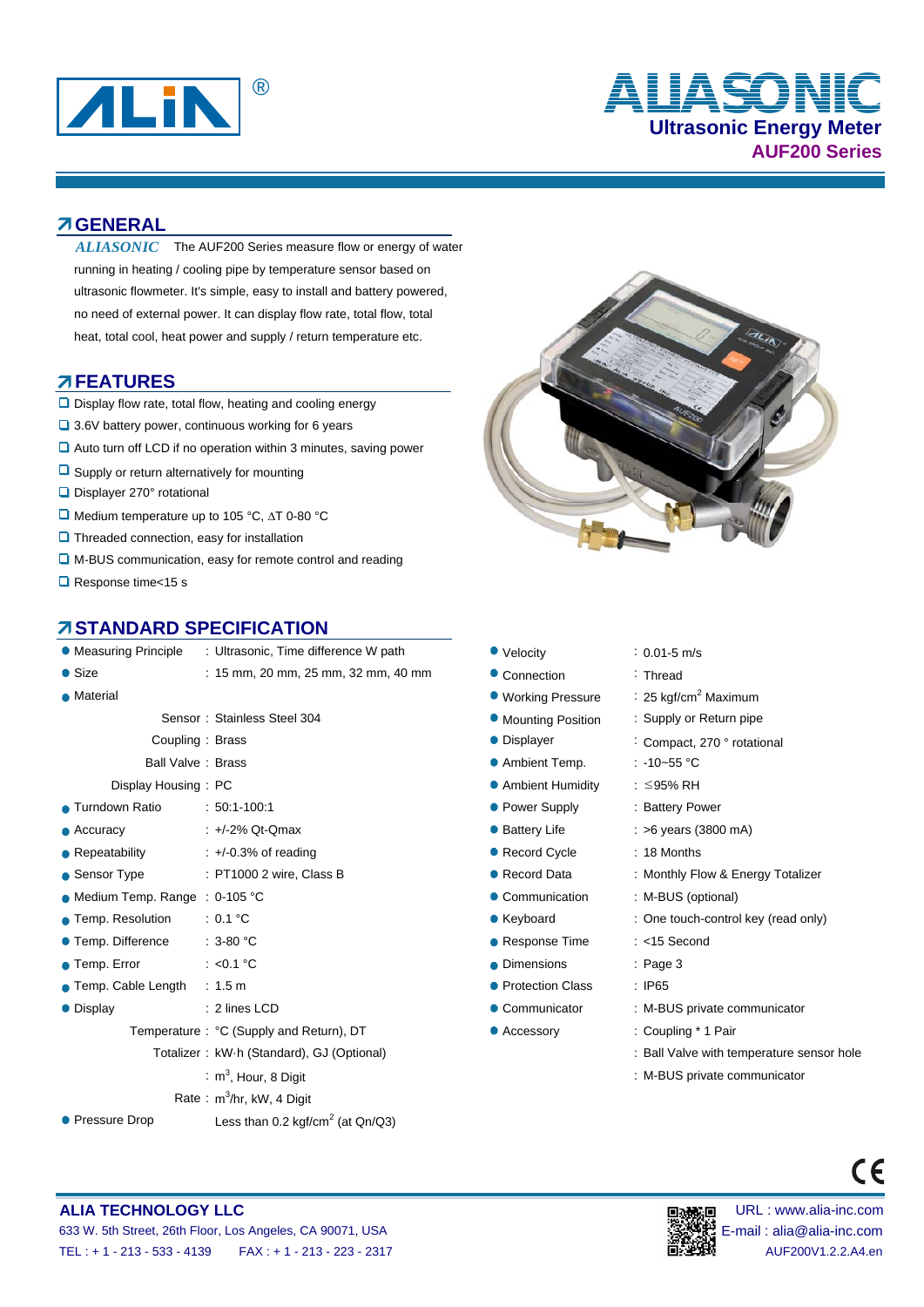## **FLOW RANGE**

| Normal Diameter                                                                                      |     | 15             |     |                | 20           |     |     | 25  |                | 32  |                |    | 40             |    |                  |
|------------------------------------------------------------------------------------------------------|-----|----------------|-----|----------------|--------------|-----|-----|-----|----------------|-----|----------------|----|----------------|----|------------------|
| Range Code                                                                                           | L   | N              | H   | L              | $\mathsf{N}$ | H   | L   | N   | H              | L   | N              | H  | L              | N  | H                |
| <b>Start Flow</b><br>Qs L/hr                                                                         | 3   | 3              | 5   | 3              | 5            | 8   | 5   | 8   | 10             | 8   | 10             | 20 | 10             | 20 | 30               |
| Minimum Flow Rate<br>Qmin L/hr                                                                       | 12  | 20             | 30  | 20             | 30           | 35  | 30  | 35  | 40             | 25  | 35             | 60 | 35             | 60 | 100              |
| <b>Transitional Flow Rate</b><br>Qt L/hr                                                             | 19  | 32             | 48  | 32             | 48           | 56  | 48  | 56  | 64             | 40  | 56             | 96 | 56             | 96 | 160              |
| Normal Flow Rate<br>$Qn \, m^3/hr$                                                                   | 0.6 | 1              | 1.5 | $\mathbf{1}$   | 1.5          | 2.5 | 1.5 | 2.5 | 3.5            | 2.5 | 3.5            | 6  | 3.5            | 6  | 10               |
| <b>Maximum Flow Rate</b><br>Qmax $m^3/hr$                                                            | 1.2 | $\overline{2}$ | 3   | 2              | 3            | 5   | 3   | 5   | $\overline{7}$ | 5   | $\overline{7}$ | 12 | $\overline{7}$ | 12 | 20               |
| Accuracy in Range Qmin-Qt: +/-5%, Qt-Qmax: +/-2%, Class B (According to EEC, Based on ISO 4064:1993) |     |                |     |                |              |     |     |     |                |     |                |    |                |    |                  |
|                                                                                                      |     |                |     |                |              |     |     |     |                |     |                |    |                |    |                  |
| Normal Diameter                                                                                      |     | 15             |     |                | 20           |     |     | 25  |                |     | 32             |    |                | 40 |                  |
| Range Code                                                                                           | L   | N              | H   | L              | N            | H.  | L   | N   | H              | L   | N              | H  | L              | N  | H                |
| <b>Start Flow</b><br>Qs L/hr                                                                         | 3   | 3              | 5   | 3              | 5            | 8   | 5   | 8   | 10             | 8   | 10             | 20 | 10             | 20 | 30               |
| Minimum Flow Rate<br>Q1 L/hr                                                                         | 12  | 20             | 30  | 20             | 30           | 35  | 30  | 35  | 40             | 25  | 35             | 60 | 35             | 60 | 100              |
| <b>Transitional Flow Rate</b><br>Q2 L/hr                                                             | 19  | 32             | 48  | 32             | 48           | 56  | 48  | 56  | 64             | 40  | 56             | 96 | 56             | 96 | 160              |
| Normal Flow Rate<br>$Q3 \text{ m}^3/\text{hr}$                                                       | 0.6 | 1              | 1.5 | $\mathbf{1}$   | 1.5          | 2.5 | 1.5 | 2.5 | 3.5            | 2.5 | 3.5            | 6  | 3.5            | 6  | 10 <sup>10</sup> |
| <b>Maximum Flow Rate</b><br>$Q4 \text{ m}^3/\text{hr}$                                               | 1.2 | 2              | 3   | $\overline{2}$ | 3            | 5   | 3   | 5   | $\overline{7}$ | 5   | 7              | 12 | 7              | 12 | 20               |
| Accuracy in Range Q1-Q2 : +/-5%, Q2-Q4:+/-2%, Class 2, Base on OIML R49 (EN 14154 and ISO 4064:2005) |     |                |     |                |              |     |     |     |                |     |                |    |                |    |                  |

# **ZIDIMENSIONS**





| Size (mm)               | 15       | 20     | 25         | 32         | 40       |
|-------------------------|----------|--------|------------|------------|----------|
| $L$ (mm)                | 130      | 130    | 160        | 180        | 200      |
| $L1$ (mm)               | 210      | 230    | 268        | 282        | 332      |
| $H$ (mm)                | 90       | 96     | 101        | 108        | 114      |
| Thread on meter         | 3/4" BSP | 1" BSP | 1-1/4" BSP | 1-1/2" BSP | 2" BSP   |
| Thread of coupling      | R 1/2"   | R 3/4" | R 1"       | R 1-1/4"   | R 1-1/2" |
| Weight (kg)             | 0.7      | 0.8    |            | 1.1        | 1.4      |
| Weight of coupling (kg) | 0.14     | 0.2    | 0.4        | 0.5        | 0.8      |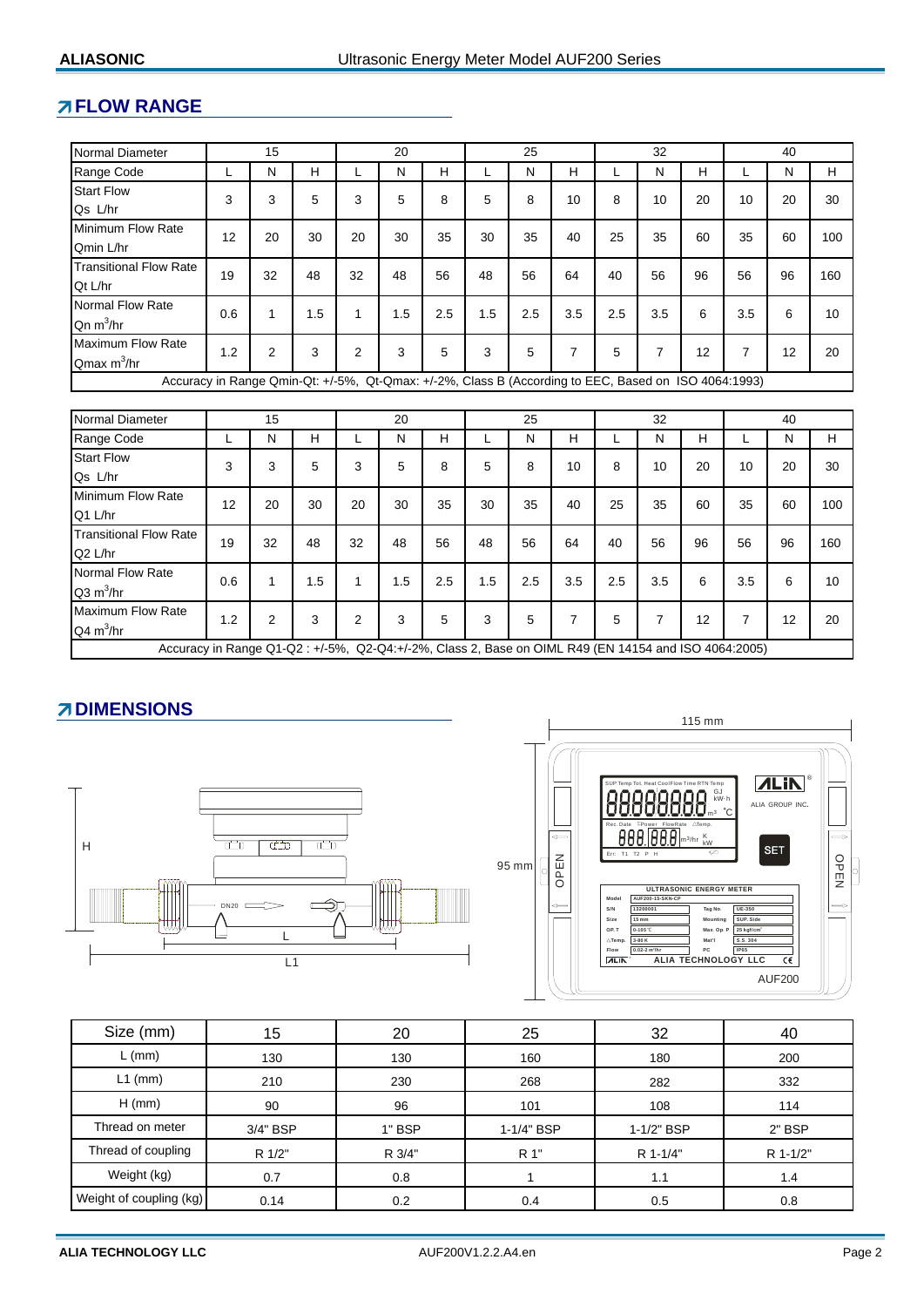### **TYPICAL APPLICATION**



**INSTALLATION**



# **FLOWMETER COMPONENTS**